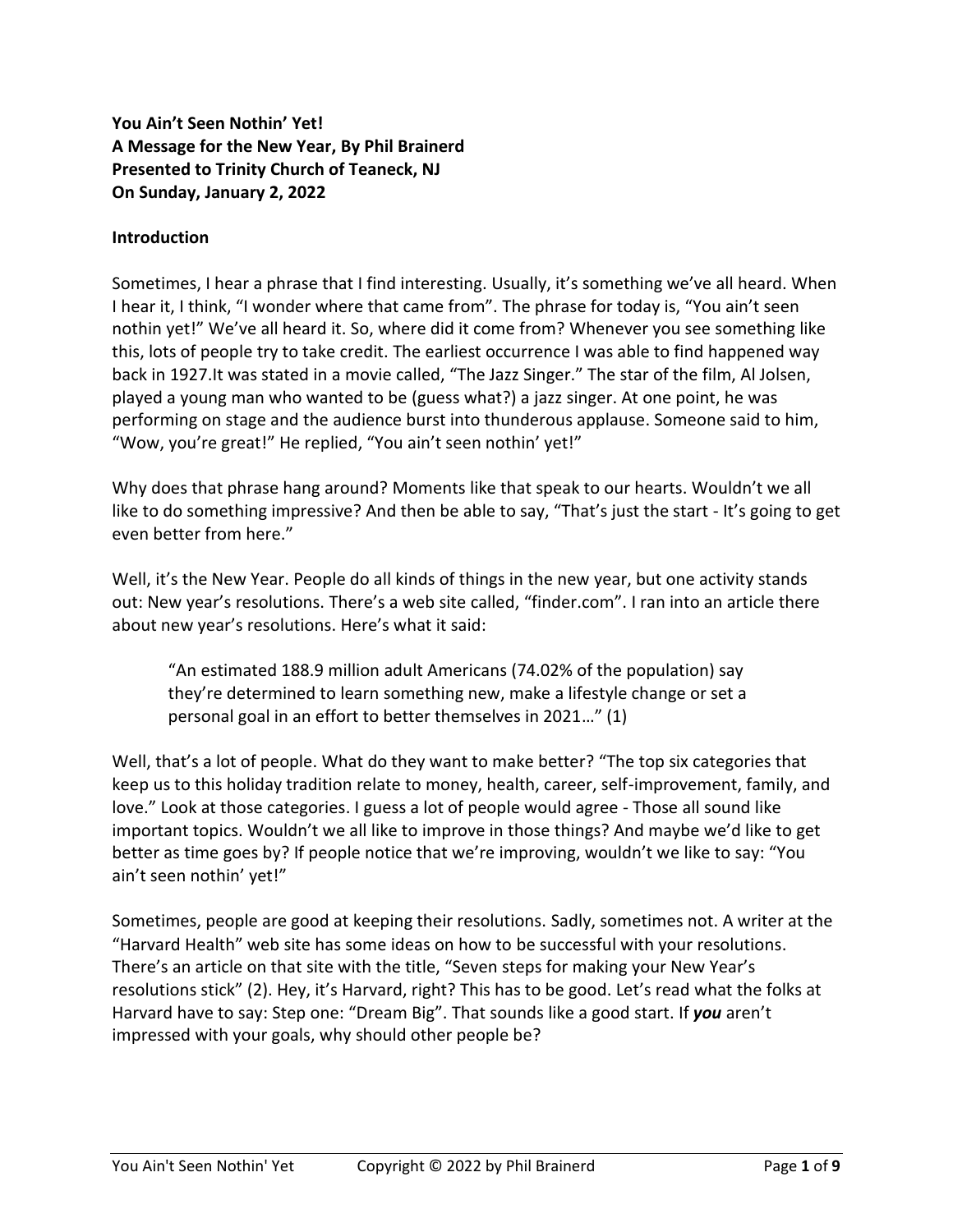Step two: Break big dreams into small-enough steps. That sounds practical, but, understand what it's saying: Dream big, *but not too big.* Don't dream about things that are so big that you can't possibly pull them off. Forget about being the richest person on the planet and things like that.

We won't worry about the rest of the steps for today. For now, let's just say there's advice like this all over. Sadly, even with all this help, most folks still fall short on their resolutions. In the New year, they fail at new things.

Fortunately, there is someone who is an expert at new things. This individual has big goals. He dreams big. And, unlike us, he has the ability to accomplish his goals. Best of all, do you know who the dreams are for? They're for you! This individual is God. He has big dreams for you.

His dreams involve new things. Today, let's learn some things about the God who specializes in new things.

## **I. A new name.**

God wants to start by giving you a new name. How does that work? Let's find out.

Whoever has ears, let them hear what the Spirit says to the churches. To the one who is victorious, I will give some of the hidden manna. I will also give that person a white stone with a new name written on it, known only to the one who receives it. (Revelation 2:17)

What's going on here? Towards the end of his life, the apostle John was given visions of heavenly realities and the end times. These are all recorded in the book of Revelation. Among those visions were seven churches. Back when John was alive, the churches were real. In the visions they became something more: Each of those churches represents different ways that people can do well, and ways that people can go bad. Each of the churches had a particular set of challenges.

Those who overcame the challenges received rewards. Among those rewards was a very special stone: A white stone with a new name written on it - A name known only to God and to the person who received it.

#### **Names**

If you look at names in different cultures and at different times in history, names can mean different things. In our culture, we tend to name people after a relative. If not a relative, then someone we respect. Families in many cultures though, name people after an idea - Something the family thinks will relate to the person's life.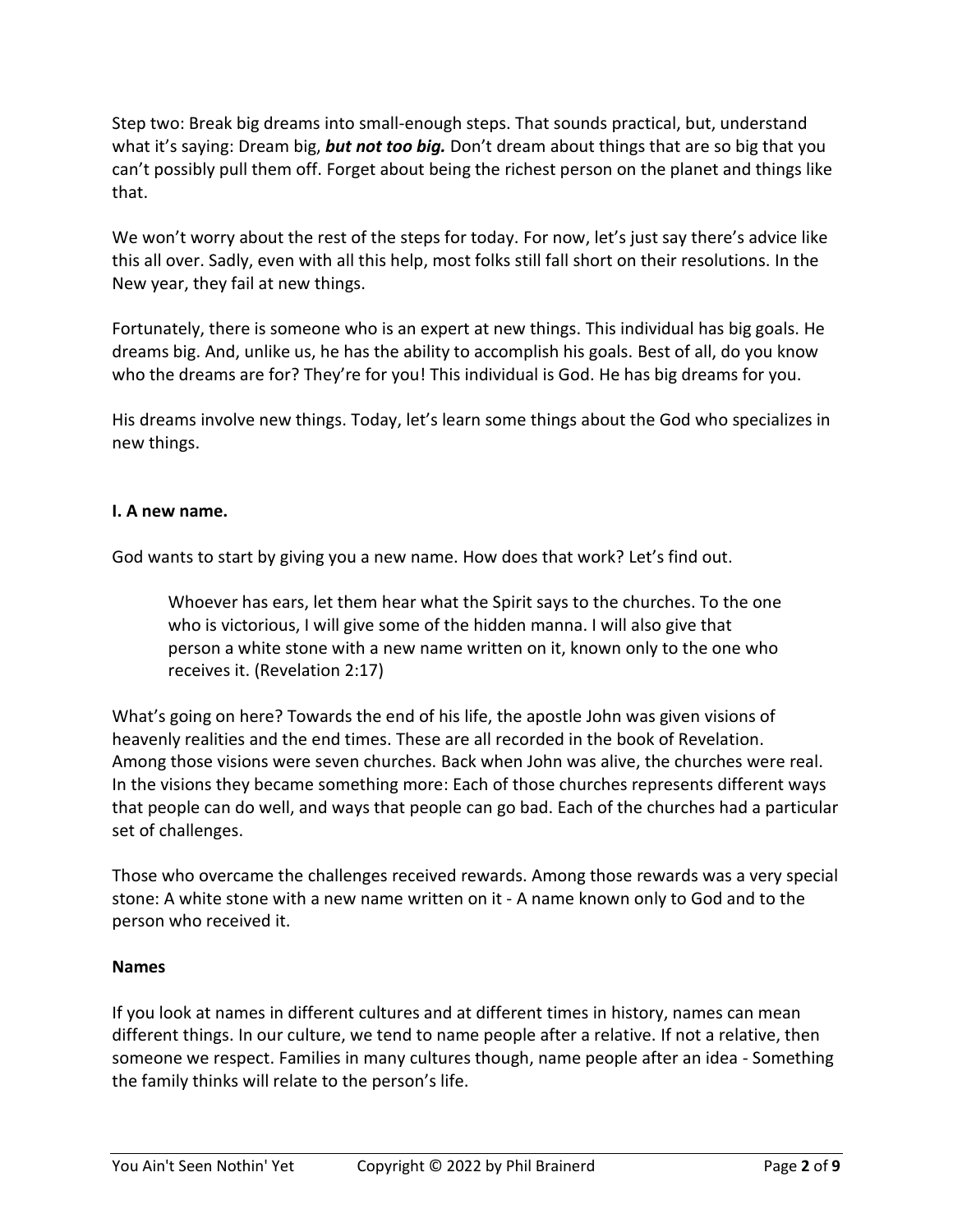In some cultures, a person's name can change. If they accomplish something, then their new name relates to that accomplishment. That's how it will be for followers of Jesus. Each of us has a particular set of challenges. We've been calling that your unique path in life. There are only two individuals who know your unique path: That's you and God. Only God can know everything that you face in your life. In fact, he knows better than you.

So, someday, God will give those who follow him a new name - A name that reflects the achievements of the individual. That name will only be known to each person and to God.

There are two things about that name that we need to know: First, special names denote intimacy. Many times, people who love each other call each other special names. Well, God loves you, and he knows you as an individual. So, he wants you to have a name that signifies the intimate, loving relationship that only you have with him.

Next, the name is written on a stone. It's permanent. You will always have that special, intimate relationship with God. A relationship unlike any other. We don't know how many people will be in heaven. It may be millions. It may be hundreds of millions. It may be billions. No matter how many there are, if you choose to follow God, you will always be special and unique to him. That's why God will give all his followers a new name someday in heaven - A name written on a white stone.

Right now, maybe you're thinking, "Wow, God thinks I'm special. I'm so special to God that I'm going to get a new name." Do you know how God answers that? He says, "You ain't seen nothin yet!" There's more.

## **II. A new song**

God wants to give you a new song. When John saw visions of heaven, he saw one where a special scroll handed to Jesus. Then he saw heavenly beings singing:

And they sang a new song, saying: "You are worthy to take the scroll and to open its seals, because you were slain, and with your blood you purchased for God persons from every tribe and language and people and nation. (Revelation 5:9)

So, there's going to be a new song. Part of the song is about the followers of God. To understand why the song is so important, you need to understand the biggest problem humanity faces. You and I have a problem: Sin. Sin creates all kinds of other problems. One of those problems is this: Our sin causes bondage. In order to be free, we need someone to purchase us from our bondage. That's called "redemption". We need to be redeemed. Jesus did that with his blood. So, when people follow Jesus, he pays the price of their sin. Now, they can be truly free.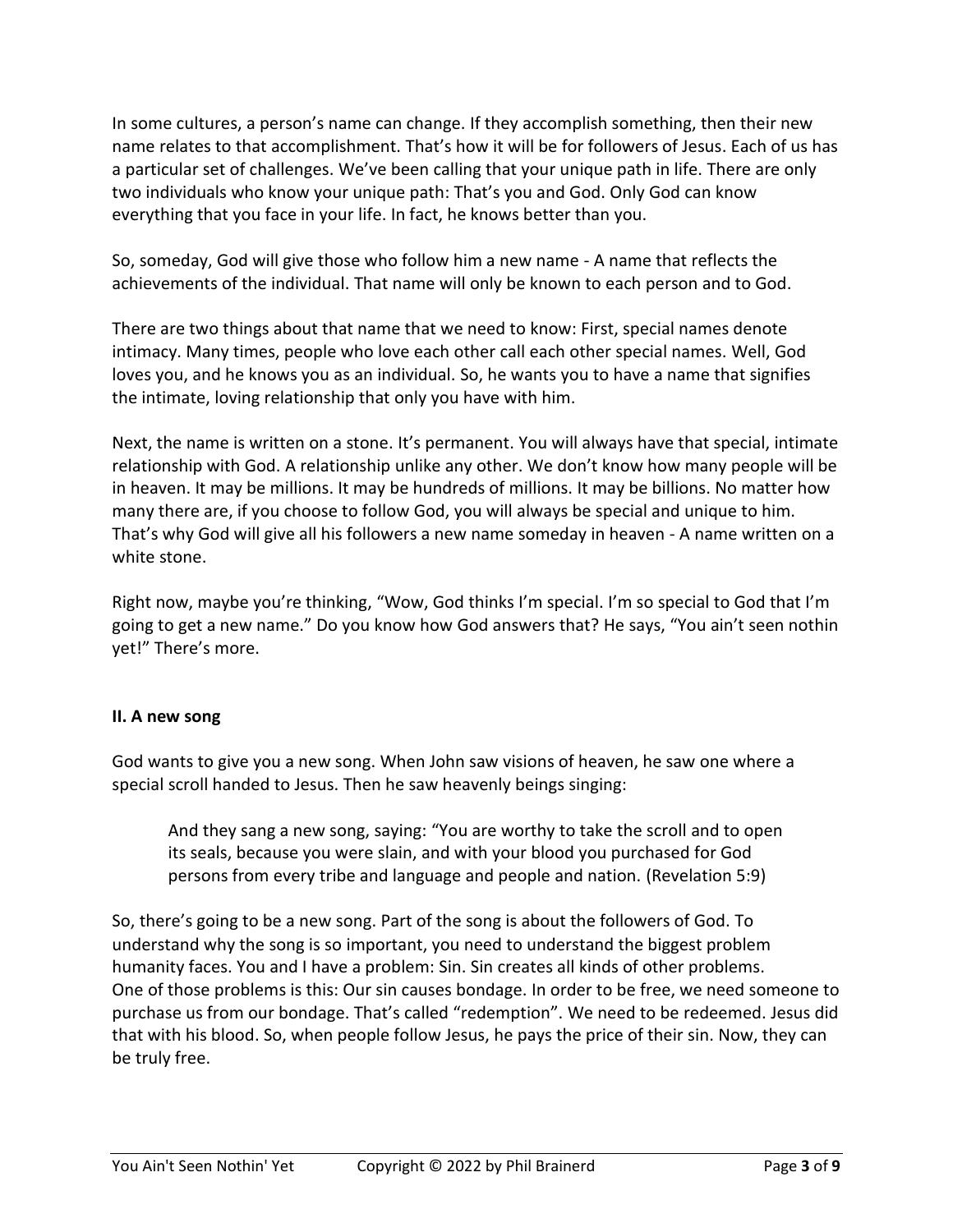And it doesn't stop there: The new song continues:

You have made them to be a kingdom and priests to serve our God, and they will reign on the earth." (Revelation 5:10)

One day, those whom Jesus has purchased will join a new kingdom - His kingdom. It's not a kingdom of peasants and paupers. It's a kingdom of priests and rulers.

So, all the beings in heaven will sing a new song. And we will be part of that song. But the new song isn't just for heavenly beings. God has been giving people new songs for ages. Way back when King David lived, a thousand years before Christ, he wrote this:

> 1 I waited patiently for the Lord; he turned to me and heard my cry. 2 He lifted me out of the slimy pit, out of the mud and mire; he set my feet on a rock and gave me a firm place to stand. 3 He put a new song in my mouth, a hymn of praise to our God. (Psalm 40:1-3)

For ages past, God has been helping people. He's been doing amazing things in their lives - He gives them a new song. Why do we need a new song? Because sometimes, our old songs aren't so good. There's an old saying, "You have to suffer to sing the blues." Our old songs are songs of pain and loss and grief.

The prophet Isaiah once shared words that God spoke to him. The words talk about the coming Messiah, the great eternal king who would come to the earth one day. Let's read those words:

> 1 The Spirit of the Sovereign Lord is on me, because the Lord has anointed me to proclaim good news to the poor. He has sent me to bind up the brokenhearted, to proclaim freedom for the captives and release from darkness for the prisoners, 2 to proclaim the year of the Lord's favor and the day of vengeance of our God, to comfort all who mourn, 3 and provide for those who grieve in Zion to bestow on them a crown of beauty instead of ashes, the oil of joy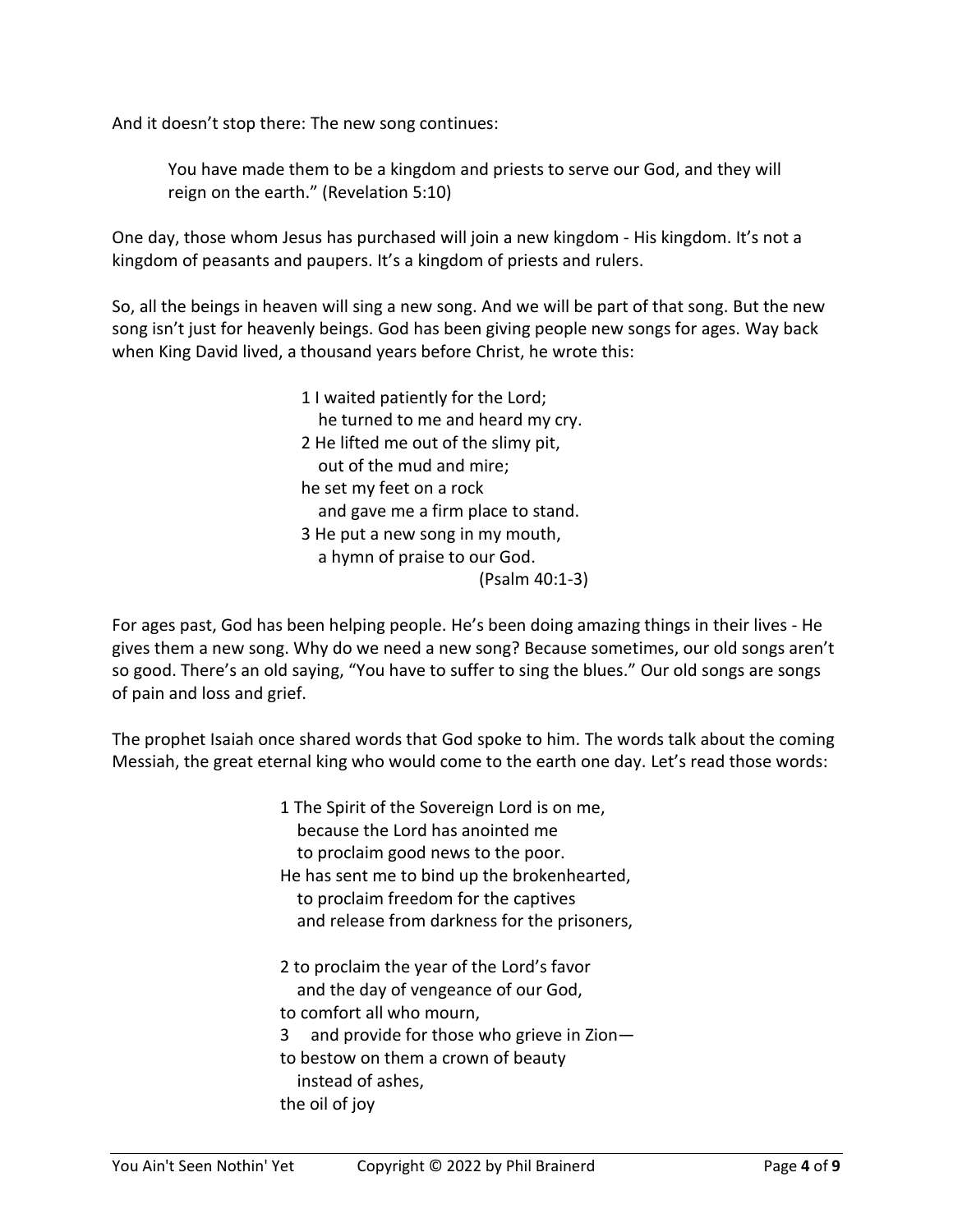# instead of mourning, and a garment of praise instead of a spirit of despair.

#### (Isaiah 61:1-3)

In those days, if a person was grieving, they showed that grief to everyone by sitting in ashes. The ashes made their skin dry and cracked. Their clothing became filthy and scratchy.

Well, instead of the ugliness of ashes, God will give a crown of beauty. Instead of the dryness of mourning, God will supply oil of joy. Instead of dirty, filthy, scratchy clothing, he will give a garment of praise. When people receive all those wonderful things, they can't help but sing.

That's what God wants to give you. Instead of singing the blues, he wants to give you a new song.

So now, you're saying, "God is going to give me a new name. Then, he's going to give me a new song. That's great!" And do you know how God will reply? "You ain't seen nothin' yet."

There's more.

#### **III. New Everything**

God is going to give us a new everything! John's vision continues:

Then I saw "a new heaven and a new earth," for the first heaven and the first earth had passed away, and there was no longer any sea. 2 I saw the Holy City, the new Jerusalem, coming down out of heaven from God, prepared as a bride beautifully dressed for her husband.

3 And I heard a loud voice from the throne saying, "Look! God's dwelling place is now among the people, and he will dwell with them. They will be his people, and God himself will be with them and be their God. 4 'He will wipe every tear from their eyes.

There will be no more death' or mourning or crying or pain, for the old order of things has passed away."

5 He who was seated on the throne said, "I am making everything new!" (Revelation 21:1-5)

Look at that: "I am making everything new!" What's going to be new? Everything! There will be a new heaven. There will be a new earth.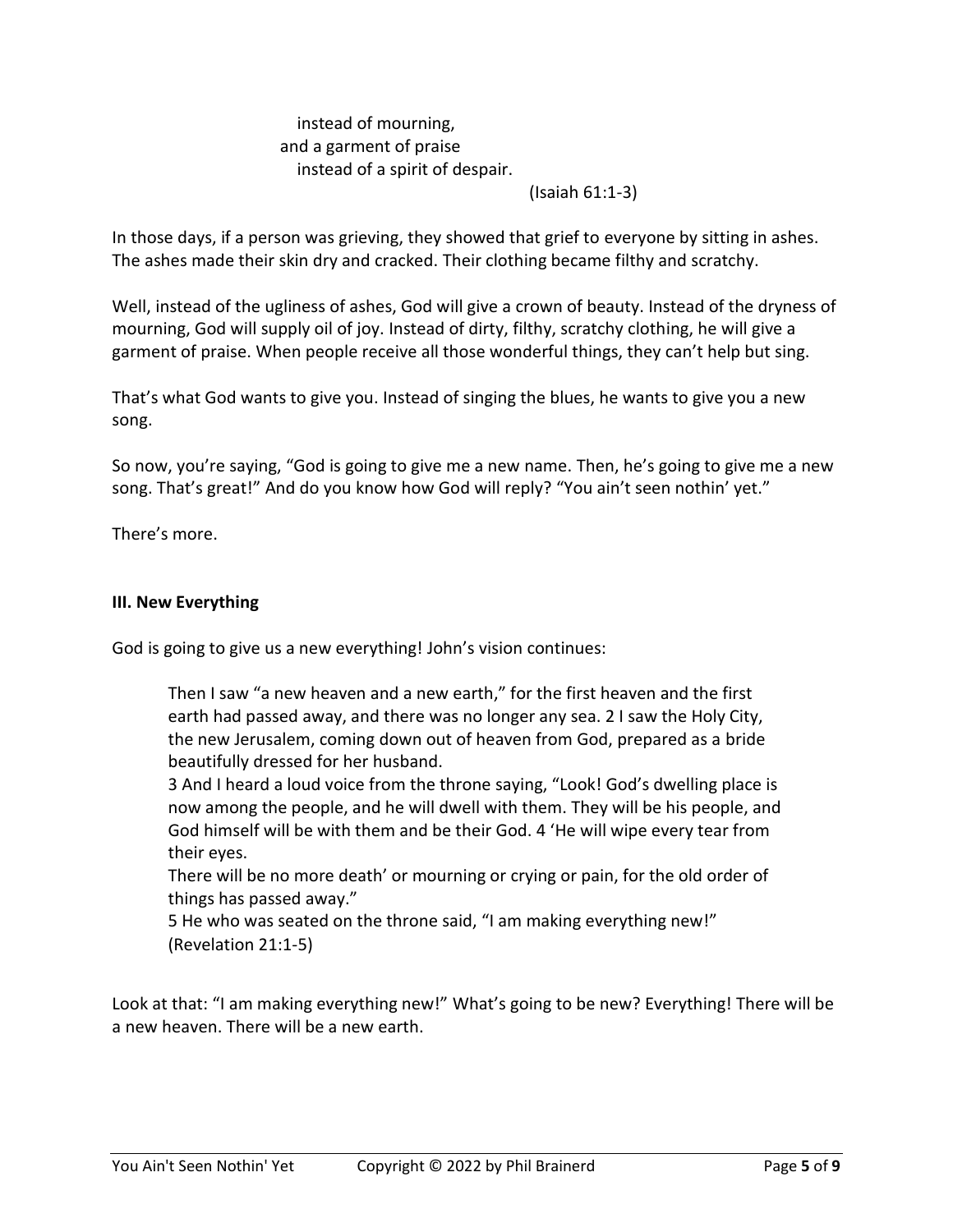What will life be like in that new place? We don't know all the details, but there will be no more death. There will be no more mourning. No crying, and no pain. The old order of things will pass away. The old order is here where we live. That's now. Here and now, we have pandemics, wars, earthquakes, storms, famines, and poverty. And we have a whole lot of other things we would rather not have.

What's going to happen to all those things? The apostle Peter tells us:

10 But the day of the Lord will come like a thief. The heavens will disappear with a roar; the elements will be destroyed by fire, and the earth and everything done in it will be laid bare. (2 Peter 3:10)

# **SLIDE**

One day, the earth will see something called "The day of the Lord." It will come fast, like a thief. It will be like a hit and run. The heavens will disappear with a roar. The elements will be destroyed by fire. Everything on earth will be laid bare. Then, God will make everything new.

So, if you are a follower of God, you will be there. You will have a new name. You will sing a new song. You will see all things made new. What an incredible time! And do you know what God will say at that time? "You ain't seen nothin yet!"

He can say that because even with all those incredible things, there's more. This is only the beginning of an age called the "eternal state".

At the close of his vision, here's what John saw:

Then the angel showed me the river of the water of life, as clear as crystal, flowing from the throne of God and of the Lamb 2 down the middle of the great street of the city. On each side of the river stood the tree of life, bearing twelve crops of fruit, yielding its fruit every month. And the leaves of the tree are for the healing of the nations. 3 No longer will there be any curse. The throne of God and of the Lamb will be in the city, and his servants will serve him. 4 They will see his face, and his name will be on their foreheads. 5 There will be no more night. They will not need the light of a lamp or the light of the sun, for the Lord God will give them light. And they will reign for ever and ever. (Revelation 22:1-5)

This will be an incredible place in an incredible time. And look at this: "And they will reign for ever and ever." On the day that the followers of God enter this age, it will only be the beginning.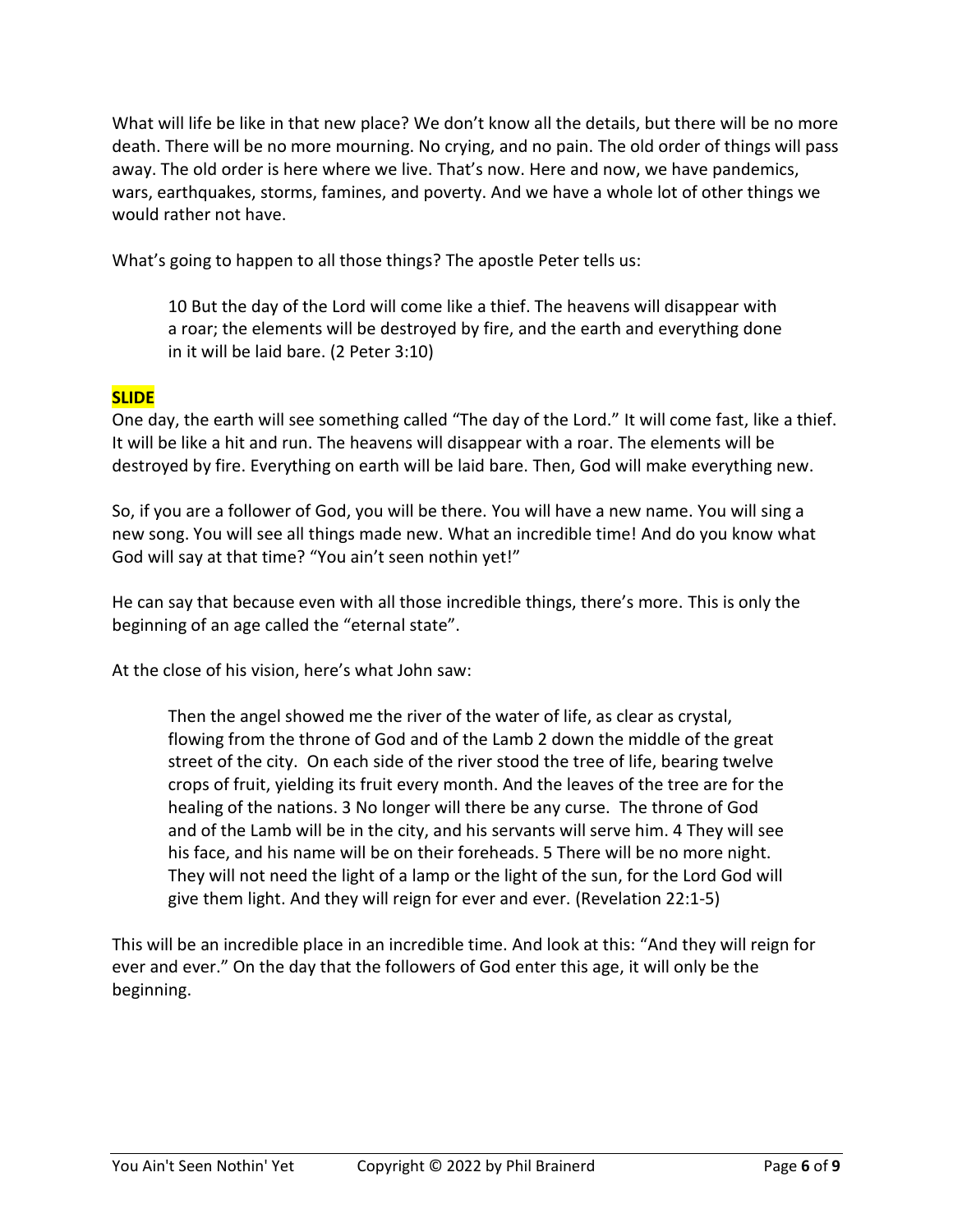Centuries ago, a man named John Newton felt led to write the well-known hymn, "Amazing Grace". Everyone knows the first verse:

> Amazing grace! How sweet the sound That saved a wretch like me. I once was lost, but now am found, Was blind but now I see.

But very few people know the last verse.

When we've been there ten thousand years, Bright shining as the sun, We've no less days to sing God's praise, Than when we first begun.

Every day in the eternal state will be better than the one before it. Every single day people will think, "Surely we could not see anything more wonderful." And do you know what God will say? "You ain't seen nothin yet." He will be able to say those words every day for the rest of eternity.

# **Our reaction**

As always, we have two kinds of people reading. First, we have people how know this. You folks hang tight.

Then there are the folks who haven't heard. If all this is new to you, there is a warning. You may have noted all the times we said, "If". "If you are a follower of God..." So, maybe you're thinking, "How do I get in on this?" Well, there's one more new thing God wants to give you. **IV. A New You.**

God wants to give you a new you. Jesus told some friends about that once. A famous teacher who lived in Israel during the days of Jesus came to him and wanted to know about the things of God. Here's what Jesus said to him:

"Very truly I tell you, no one can see the kingdom of God unless they are born again." (John 3:3)

Another way of stating that is to say that you must be born anew. You have to start fresh. You must start at the core of your being. You have to go so deep, that you can not possibly do it yourself. God's Holy Spirit has to do it has to do it for you.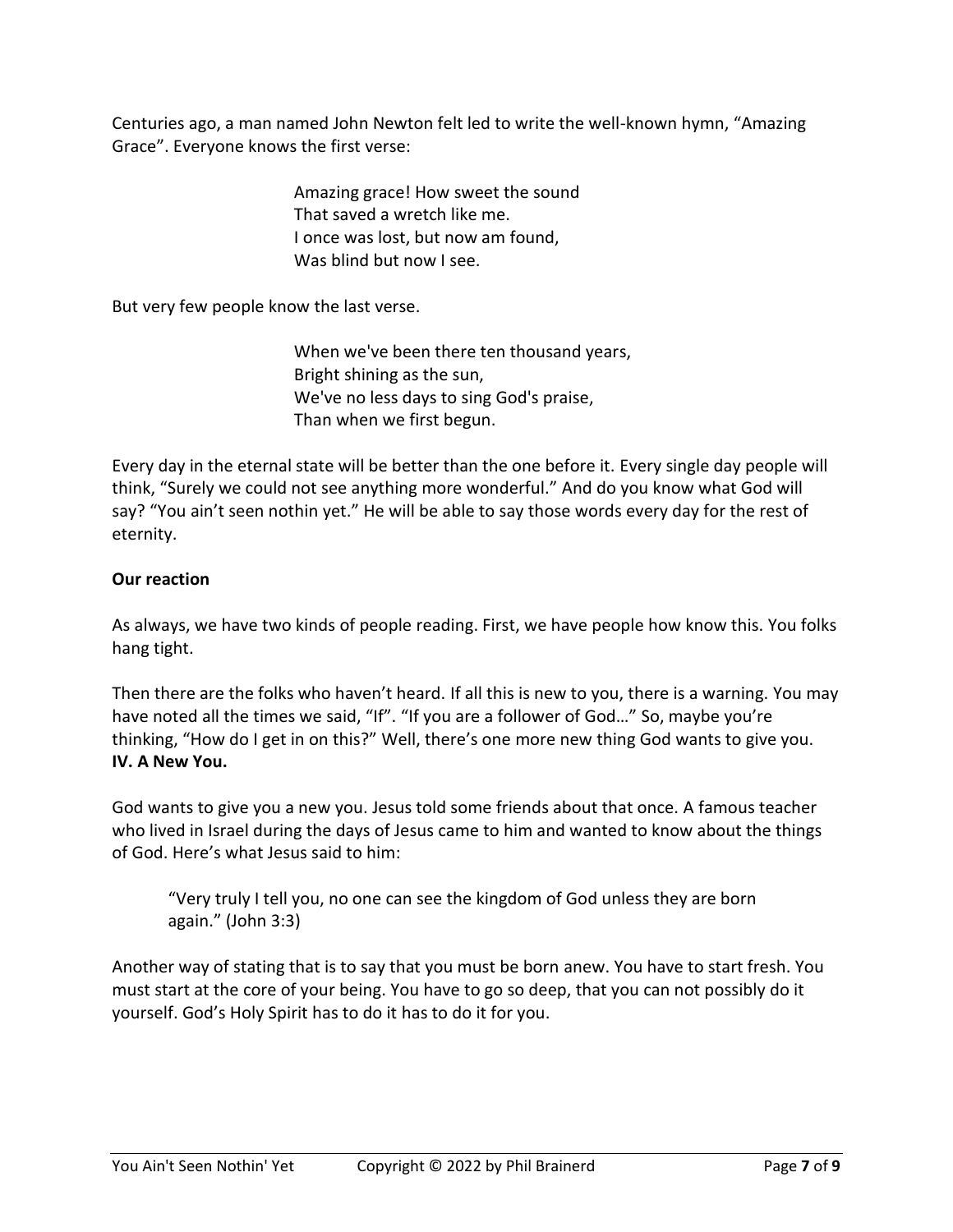The apostle Paul also wrote about it:

Therefore, if anyone is in Christ, the new creation has come: The old has gone, the new is here! (2 Corinthians 5:17)

You need to be born again, born anew. And you need to be placed into Christ. If you do not know with certainty that you have been born again - If you are not completely sure that you have been born anew, and that you are in Christ, it likely never happened.

Would you let us tell you how? Please contact us. There are some important links at the end of this article. When the earth sees the fire from heaven burning away the old, we don't want you to be stuck there. That would be a very bad thing.

For the people who have done this. For those who have chosen to follow Jesus Christ, here's what you need to do, and this is your first resolution for the New Year: Remember all the things we've talked about today!

Let's pull this all together.

### **CONCLUSION**

We've learned today that God knows all about new things. If you're a follower of Christ, one day, God will give you a new name - A new name known only to God and to you.

God has already given his followers a new song. Maybe it's not a bad idea to remember the old song every now and then. Maybe it's time to remember where you were heading before you met Christ. In this new year, it's time to rededicate yourself to the path of righteousness. Remember the new song that God has given you.

And then, remember where you are going. You're going to a new heaven and a new earth, the place where God's throne is. And you're going there forever. Every day will be better than the last. Every day, when you think there is nothing more amazing to see, God will say: "You ain't seen nothin' yet!"